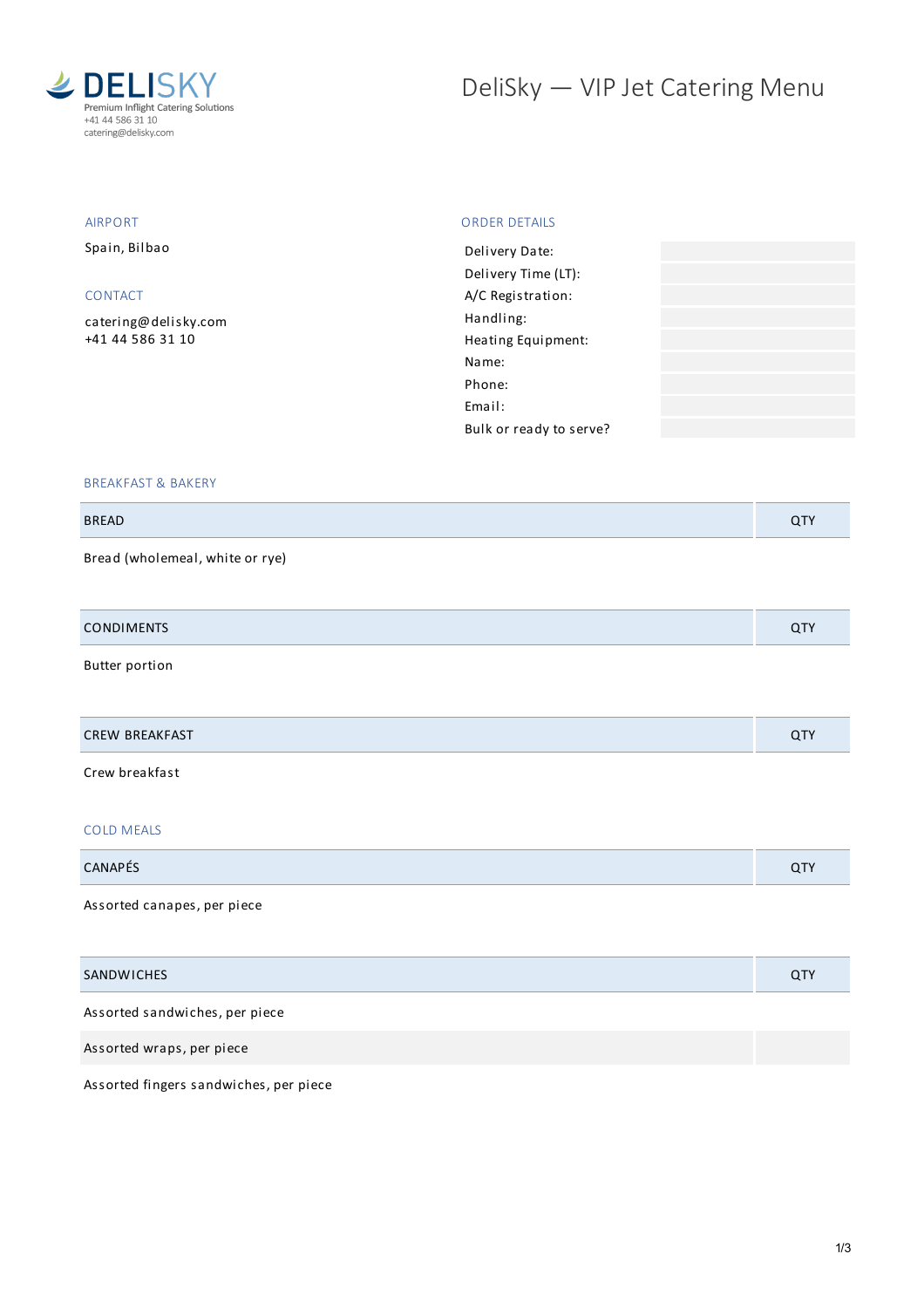| <b>SALADS</b>                                      | QTY |
|----------------------------------------------------|-----|
| Caesar salad                                       |     |
| Caprese                                            |     |
| Bonito del Norte (fish)                            |     |
| Cheese platter                                     |     |
|                                                    |     |
| <b>PLATTERS</b>                                    | QTY |
| Cold meat or fish platter                          |     |
| Vegetables crudites with guacamole/other dip sauce |     |
|                                                    |     |
| <b>CREW MEALS</b>                                  | QTY |
| Crew meals                                         |     |
|                                                    |     |
| <b>HOT MEALS</b>                                   |     |
| <b>SNACKS &amp; STARTERS</b>                       | QTY |
| Potatoes "Brava" style (spicy sauce)               |     |
| Assorted croquettes                                |     |
| Rabas (fried squids)                               |     |
| MAIN DISHES - MEAT                                 | QTY |
| Paella, per portion                                |     |
| Beef sirloin with piquillo peppers                 |     |
|                                                    |     |
| MAIN DISHES - FISH & SEAFOOD                       | QTY |
| Cod with wild rice and tomatoes                    |     |
|                                                    |     |
| <b>MAIN DISHES - POULTRY</b>                       | QTY |
| Duck magret with apple compote and confited orange |     |
|                                                    |     |
| PASTA & RISOTTO                                    | QTY |
| Lasagne - meat                                     |     |
| Lasagne - vegetarian                               |     |